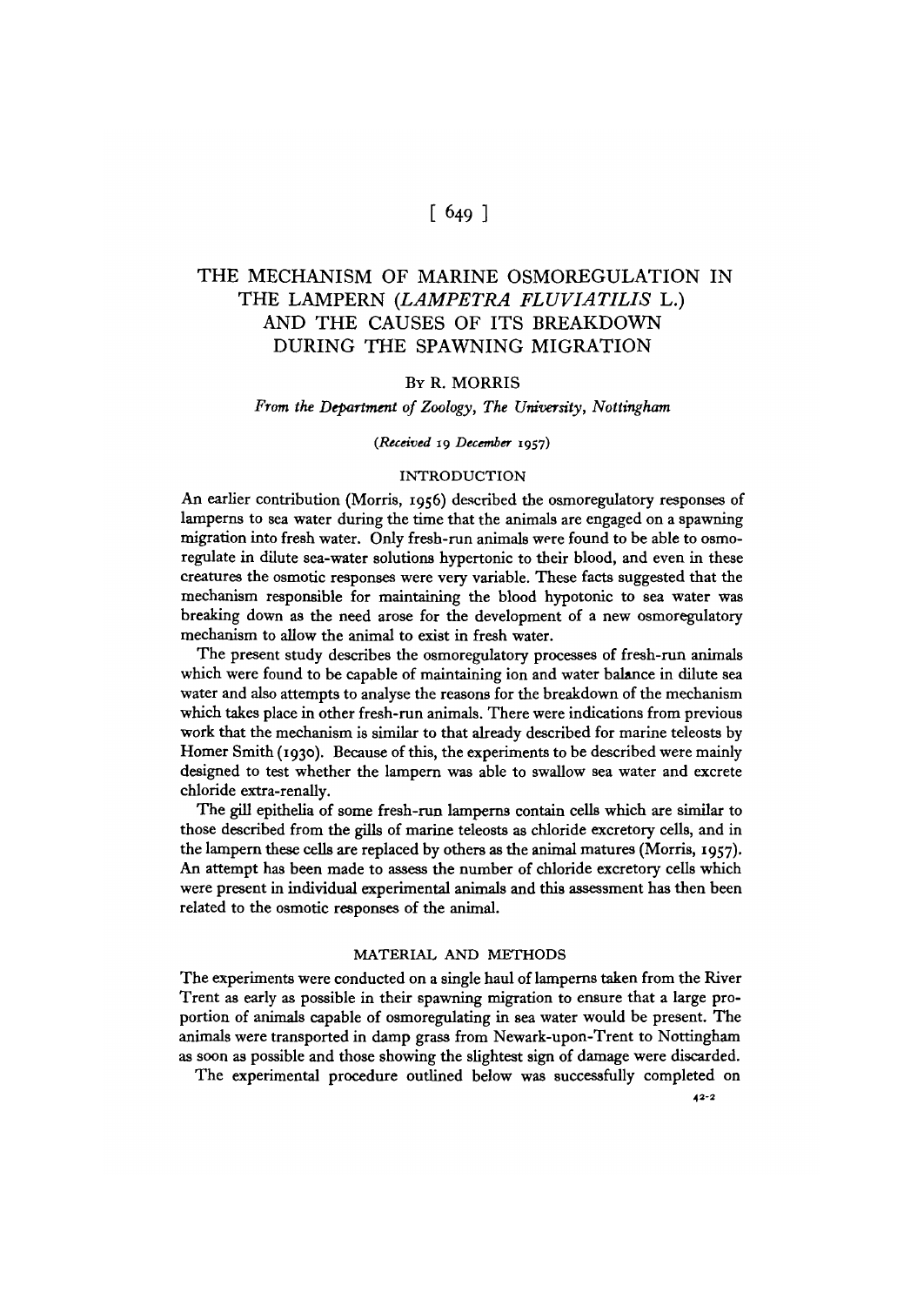eighteen animals. These were taken in groups of five or six individuals, since this was the most convenient number to handle at one time. All experiments were completed within a month from the time the animals were captured.

Animals were first adapted to  $33\%$  sea water for a minimum period of 40 hr. They were weighed before and after this period to obtain a preliminary assessment of their osmoregulating capabilities from the extent to which they were able to maintain water balance in a solution which is only slightly hypertonic to their blood. They were then anaesthetized in chlorbutol prior to their swallowing-capacities being tested by the method devised by Smith (1930). According to this method the animal is immersed in a solution of a dye which cannot be absorbed by the gut, the gills or the skin. The gut is blocked to prevent loss of swallowed water, and after a suitable period of time the amount of water swallowed and absorbed can be estimated by comparing the concentration of dye in the gut residue with that in the surrounding sea water. The contents of the gut and kidneys were.expelled from the lamperns by gentle abdominal massage, and the hind end of the gut was then blocked by inserting a solid cone of soft Polythene through the anus into the gut. At the same time the urinary papilla was ligatured for urine collection during the period of the experiment. This method was chosen both for its simplicity and because the urine output is known to be low when animals are immersed in hypertonic solution (Morris, 1956). The method is only valid for low urine outputs because the volume of the urinary tract of the lampern is small (1-2 ml.).

The animals were allowed to recover in  $33\%$  sea water before they were transferred to a solution of 50% sea water containing phenol red (25 mg./l.). After about 24 hr. they were again anaesthetized and weighed, and the gut and its content were removed before the volume of the residual fluid within the gut was measured. Blood samples were then taken and, after the serum had been separated by centrifugation, the serum, the gut content, urine and sea water were analysed for chloride and freezing-point depression by the methods described previously (Morris, 1956).

 $\Delta_t$  indicates the measured freezing-point depression.  $\Delta_{c_1}$  indicates the freezingpoint depression due to monovalent chloride, as given by the relation 293 mm./l.  $NaCl \equiv i^{\circ} C.\Delta$  (Krogh, 1939).

In order to determine the amount of sea water swallowed, an aliquot of the gut content was diluted to a known volume with water containing a little  $o \cdot i$  N sodium hydroxide to develop the colour of the phenol red. The colour intensity of this solution was compared in a Duboscq colorimeter with that of a known solution in sea water diluted to almost the same colour intensity by a known volume of alkaline solution. In this way it is possible to determine the relative concentrations of phenol red and knowing the volume of residual fluid within the gut to calculate the amount of sea water swallowed and absorbed by the animal. As Smith points out, this method of measuring swallowed water would be open to question if phenol red were absorbed by the animal by way of the gut, gills or skin. Examination of the centrifuged plasma failed to reveal signs of phenol red even after the addition of alkali, nor could any be found in the tissues. The efficiency of the gut block was also checked in a few cases by placing animals which were known to have swallowed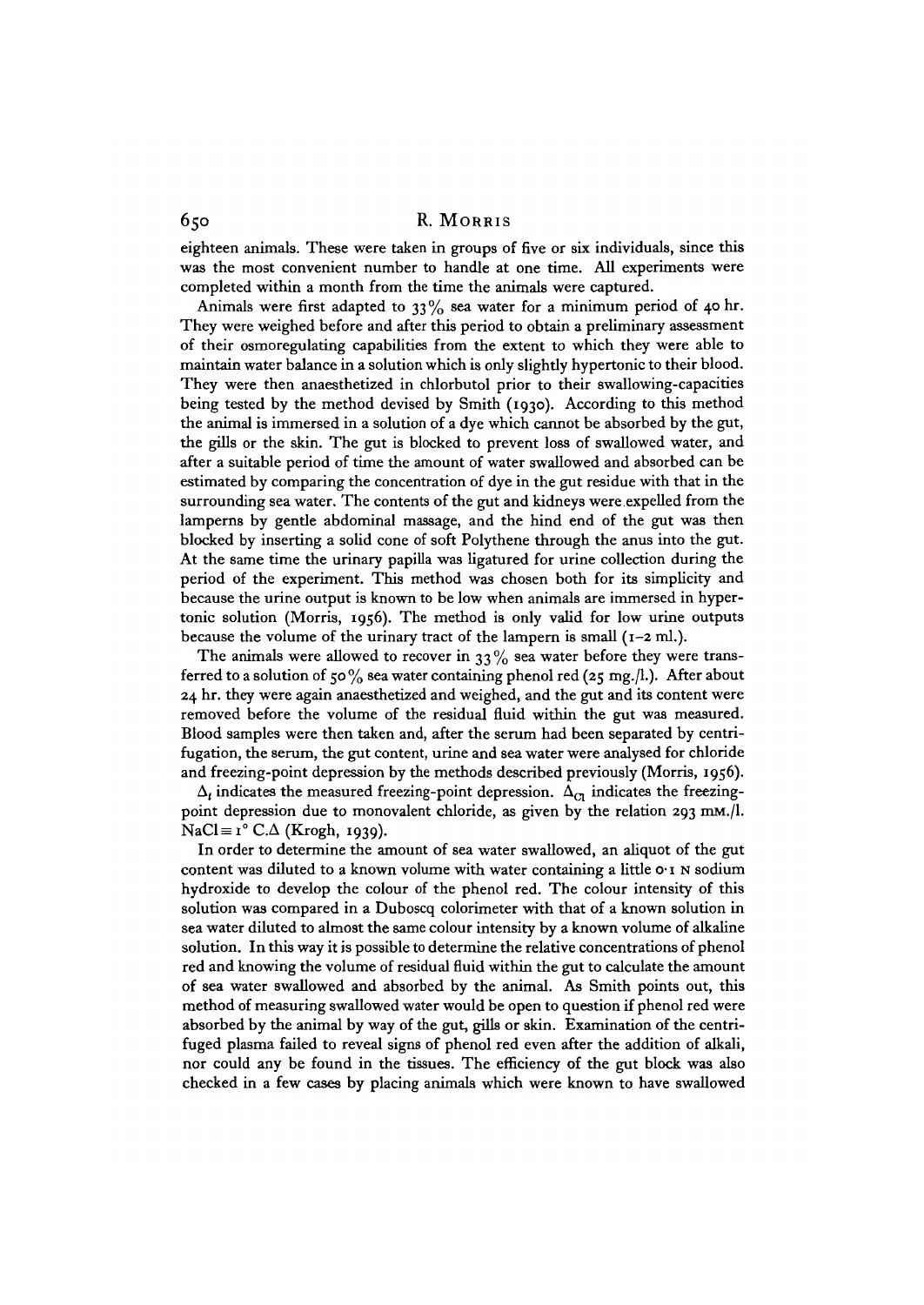sea water into 1 l. of fresh 50% sea water for some time. No phenol red could be detected in the water.

In order to assess the number of chloride excretory cells whole gill pouches were taken from each individual at the end of the experiments and were fixed in Helly's fluid. They were then post-chromed for 3 days at  $37^{\circ}$  C. to preserve phospholipid material (Baker, 1945) and were later embedded in paraffin wax. Sections four to five  $\mu$  thick were cut from the outer surface of the gill pouch in a plane parallel to the long axis of the gill filaments. The first ten sections were discarded, and the two immediately following were used; one was stained by the Kull method for mitochondria (Baker, 1945), the other was coloured by the Sudan Black method for phospholipid as described by Thomas (1948). The chloride excretory cells are clearly distinguished by either method (Morris, 1957). The sections were examined using a one-sixth objective and no attempt was made to count the number of chloride excretory cells because of the difficulty of preparing strictly comparable sections owing to differences of curvature between individual gill pouches. Instead, representative sections from each animal were ranked in different categories according to the number of cells. Four groups were recognized: those containing 'many', 'few', 'very few' and 'nil'. There was no difficulty in distinguishing sections belonging to the extreme groups, only those in the groups ' few' and ' very few' proved difficult to place. Because of this, sections from both of these groups, stained by the same method, were ranked in order of the relative abundance of chloride excretory cells. The rankings were carried out quite independently on the two sets of slides and gave a 'coefficient of correspondence' (Moroney, 1951) of 0-72 indicating a good agreement between separate rankings. Separation into the two groups was then carried out on the ranked slides.

The experiments relating to gut diameter and swallowing capacity were conducted on maturing animals during the same season. Swallowing capacity in  $50\%$ sea water was determined by the method described above; gut diameter was measured in the pancreatic region of the gut (Barrington, 1944), since it is here, at the junction of the oesophageal and the intestinal regions, that the gut seems to become occluded as the animal matures. The animals were dissected to reveal the oesophagus, after which this was injected with a solution of warm, coloured gelatine. The solution passed backward into the pancreatic region of the gut and eventually flowed out through the cut end of the intestine. The pancreatic region was then dissected out, fixed and dehydrated in alcohol, after which it was cleared and mounted in cedar wood oil. The maximum and minimum diameter of the coloured gelatine plug was then measured by means of a microscope equipped with a micrometer eyepiece.

### RESULTS

The results of eighteen successful experiments are recorded in Table 1. Experiments have been ranked according to the level of the plasma freezing-point depression  $(\Delta_i)$  of the animals and are numbered in this order. Examples of typical responses have been selected and these are summarized in histogram form in Fig. 1.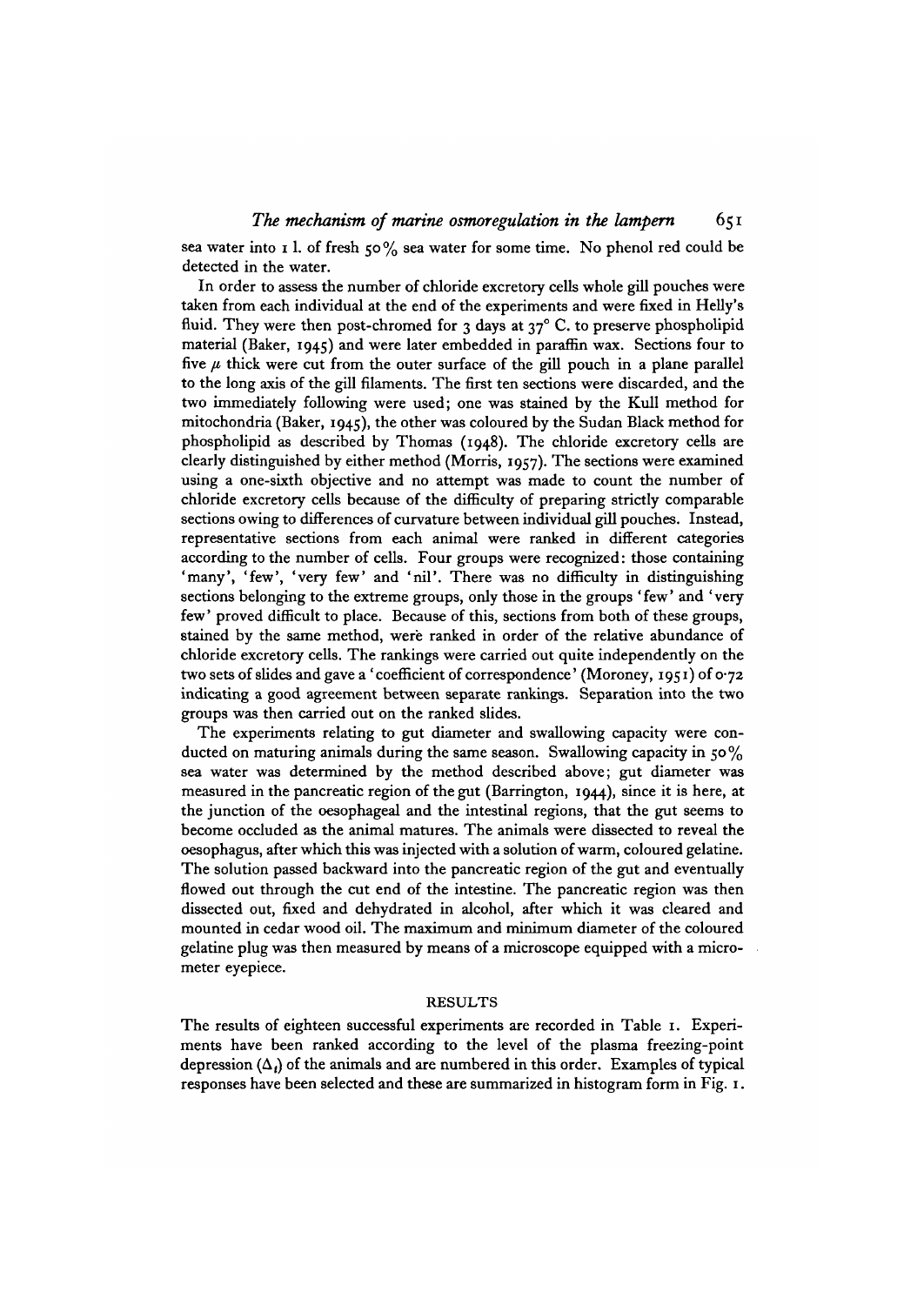| Exp. no.                | Initial<br>weight | % change of wt.  | Environ-<br>ment and                      | $\alpha_{\text{C}}^{\Delta_{t}}$ | Calcd.                                           | $\%$ $\frac{\Delta_{0l}}{\Delta_{t}}$    | Collection<br>period | Amount<br>of fluid | Fluid content of gut | Chloride<br>excretory<br>cell |         |            |
|-------------------------|-------------------|------------------|-------------------------------------------|----------------------------------|--------------------------------------------------|------------------------------------------|----------------------|--------------------|----------------------|-------------------------------|---------|------------|
|                         | (g.)              | in 50% sea water | body fluids                               |                                  | $\overset{\Delta_{01}}{\left(^{\circ}C.\right)}$ |                                          | (hr.)                | (ml.)              | Intake               | Absorbed Residue              |         | assessment |
| $\mathbf{I}$            | 70.8              | $+4.0$           | Sea water<br>Gut fluid<br>Plasma<br>Urine | 0.925<br>0.795<br>0.565          | 0.820<br>0.415<br>0.300                          | 88.8<br>52.0<br>69.0                     | 19.5<br>6.5          | 2.1<br>Nil         | 8.4                  | 6.3                           | 2.1     | Many       |
| $\overline{\mathbf{z}}$ | 74.0              | $+3.0$           | Sea water<br>Gut fluid<br>Plasma<br>Urine | 0.975<br>0.580<br>0.570          | 0.815<br>0.425<br>0.415                          | 83.5)<br>(סי3ט<br>73סי<br>—              | 10.5<br>6.5          | 3.0<br>Nil         | 13.2                 | 10.2                          | 3°      | Many       |
| 3                       | 79.6              | $+2.5$           | Sea water<br>Gut fluid<br>Plasma<br>Urine | 1.00<br>o.58o<br>0.575           | 0.885<br>0.400<br>0.400                          | 88.5)<br>60.0<br>69.5<br>—               | 0.0<br>0.0           | 1.5<br>Nil         | 6.0                  | 4.5                           | 1.5     | Many       |
| 4                       | 75:1              | $+2.5$           | Sea water<br>Gut fluid<br>Plasma<br>Urine | 0.000<br>0.585<br>$o.58$ o       | 0.850<br>0.465<br>0.400                          | 85.8<br>79.5<br>68.9<br>-                | 23.0<br>6.5          | 1.8<br>0.025       | 7.6                  | 5.8                           | 1.8     | Many       |
| 5                       | 64.1              | $-10.5$          | Sea water<br>Gut fluid<br>Plasma          | 0.965<br>—<br>o.66o              | 0.820<br>0.450                                   | 84.9<br>---<br>$68 \cdot 1$              | 20.5                 | 0.08               | 0.18                 | 0.10                          | o·o8    | Many       |
| 6                       | 72.8              | $-10.0$          | Sea water<br>Gut fluid<br>Plasma          | 0.080<br>o.68o                   | 0.820<br>0.615<br>0.510                          | 83.6<br>$\overline{\phantom{a}}$<br>75.0 | 27.0                 | 0.38               | 1.6                  | 1.52                          | 0.38    | Few        |
| $\overline{7}$          | 80.65             | $-6.3$           | Sea water<br>Gut fluid<br>Plasma          | 0.925<br>---<br>0.740            | 0.820<br>0'510                                   | 88.6<br>$\qquad \qquad$<br>68.4)         | 18.5                 | 0.10               | 0.33                 | 0.23                          | $O^TIO$ | Few        |
| 8                       | $73$ °            | $-10.0$          | Sea water<br>Gut fluid<br>Plasma          | 0.985<br>0.700<br>0.740          | 0.835<br>0.520<br>0.530                          | 84.7<br>74.2<br>71.6                     | 24.0                 | 1.38               | 5.08                 | 3.70                          | 1.38    | Few        |
| 9                       | 50.0              | $-8.4$           | Sea water<br>Gut fluid<br>Plasma          | 0.925<br>---<br>0.755            | 0.820<br>0.545                                   | 88.61<br>72.0                            | 10.0                 | Nil                | Nil                  | Nil                           | Nil     | Very few   |

Table i. *The osmotic responses of lampems immersed in* 50% *sea water*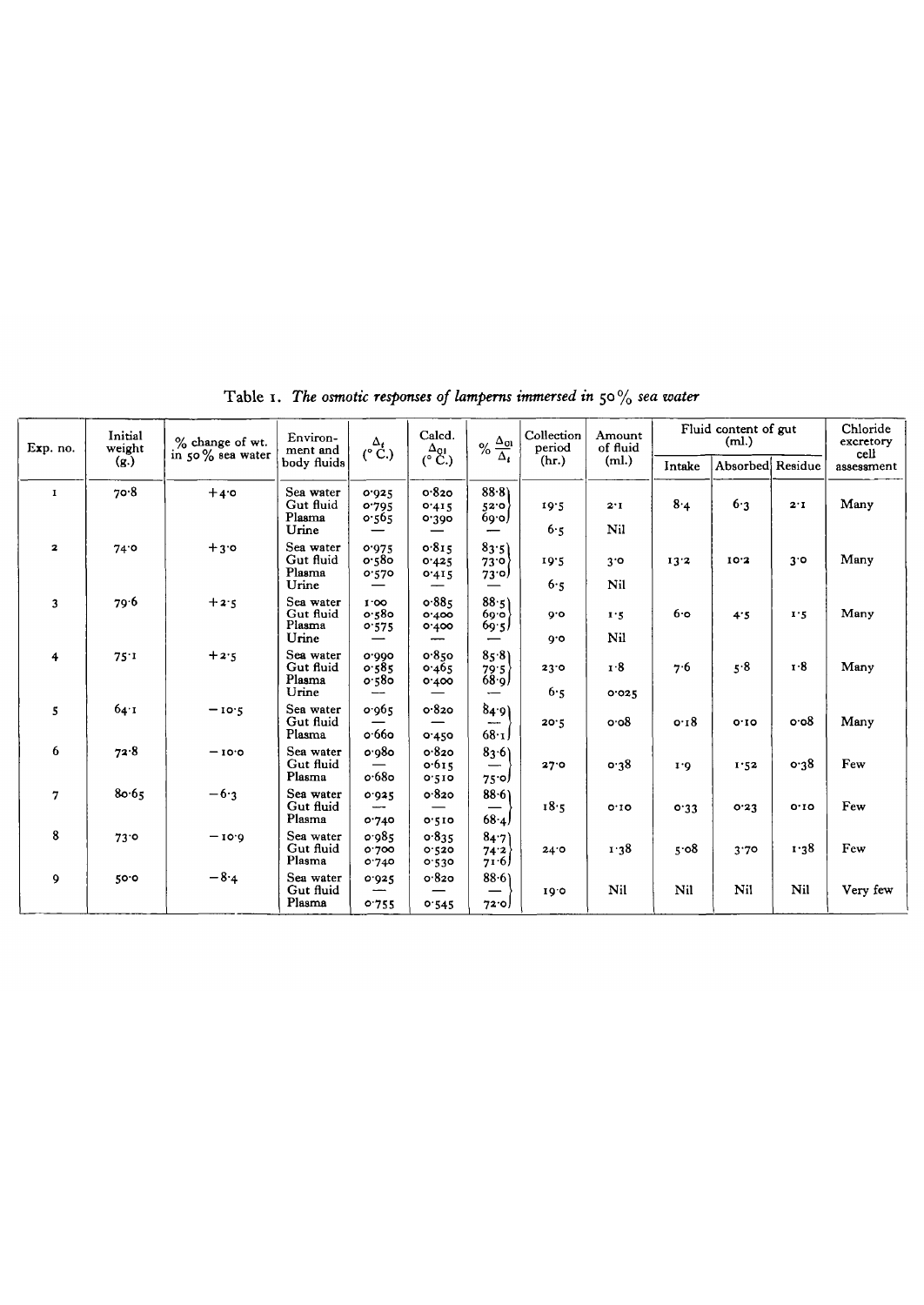Table i *(cont.)*

| Exp. no.     | Initial<br>weight | % change of wt.<br>in 50% sea water | Environ-<br>ment and                      | $\overset{\Delta_1}{\left( ^\circ \text{C.}\right)}$ | Calcd.<br>$\Delta_{\mathfrak{A}}$ | % $\frac{\Delta_{\rm CI}}{\Delta_t}$ | Collection<br>period<br>(hr.) | Amount<br>of fluid<br>(ml.) | Fluid content of gut<br>(ml.) |                  |                               | Chloride<br>excretory<br>cell |
|--------------|-------------------|-------------------------------------|-------------------------------------------|------------------------------------------------------|-----------------------------------|--------------------------------------|-------------------------------|-----------------------------|-------------------------------|------------------|-------------------------------|-------------------------------|
|              | (g.)              |                                     | body fluids                               |                                                      | $(^{\circ}$ C.)                   |                                      |                               |                             | Intake                        | Absorbed Residue |                               | assessment                    |
| 10           | 100.2             | $-7.9$                              | Sea water<br>Gut fluid<br>Plasma          | 0.980<br>0.730<br>0.770                              | 0.835<br>0.565<br>0.585           | 84.5)<br>77.3<br>75.9                | 27.0                          | 2.08                        | 9.5                           | 7.42             | 2.08                          | Few                           |
| $\mathbf{I}$ | 90.65             | $-4$ <sup>'I</sup>                  | Sea water<br>Gut fluid<br>Plasma          | 0.975<br>0.785                                       | 0.815<br>0.440<br>0.590           | 83.5)<br>$75 \cdot I$                | 19.5                          | o.3                         | 3.7                           | 3'4              | 0.3                           | Few                           |
| 12           | 76.7              | $-9.3$                              | Sea water<br>Gut fluid<br>Plasma          | 0.970<br>0.800                                       | 0.825<br>0.650<br>0.610           | 850)<br>---<br>76.2                  | 23.0                          | 0.40                        | O.4                           |                  | O.4                           | Nil                           |
| 13           | 70.5              |                                     | Sea water<br>Gut fluid<br>Plasma          | 1'00<br>0.830<br>0.8 <sub>10</sub>                   | 0.885<br>0.705<br>0.585           | 88.5)<br>850<br>72.2                 | Q.O                           | 1'2                         | 1.6                           | $O^*4$           | $I^{\dagger}2$                | Few                           |
| 14           | 68·q              | $-12.9$                             | Sea water<br>Gut fluid<br>Plasma          | 0.970<br>0.790<br>0.825                              | 0.825<br>0.635<br>0.590           | 850<br>8o o<br>71.5                  | 23.0                          | O <sub>0</sub>              | o.d                           |                  | $O \cdot O$                   | Nil                           |
| 15           | 88.5              | $-12.45$                            | Sea water<br>Gut fluid<br>Plasma<br>Urine | 0.000<br>0.780<br>0.840<br>o.68o                     | 0.850<br>0.615<br>0.590<br>0.445  | 85.8<br>78.8<br>70.2<br>65.5         | 10.0<br>4.5                   | 1.6<br>0.72                 | 5.8                           | 4.2              | т 6                           | Few                           |
| <b>16</b>    | 81.7              | $-8.0$                              | Sea water<br>Gut fluid<br>Plasma          | 0.085<br>0.820<br>0.840                              | 0.835<br>0.650<br>0.610           | 84.5)<br>79.2<br>72.6                | 23.0                          | o.8                         | 2.5                           | 1.7              | $\mathbf{o} \cdot \mathbf{8}$ | <b>Nil</b>                    |
| 17           | 78.0              | $-10.0$                             | Sea water<br>Gut fluid<br>Plasma          | 0.970<br>0.845                                       | 0.825<br>0.635<br>0.635           | 850<br>—<br>75.O)                    | 23.0                          | 0.4                         | 2.2                           | 1.8              | $O^*$ 4                       | Nil                           |
| 18           | 82.4              | $-11.7$                             | Sea water<br>Gut fluid<br>Plasma          | 0.080<br>0.615<br>0.870                              | 0.820<br>0.440<br>0.655           | 83.6<br>71.5<br>75.O)                | 23.0                          | 0.00                        | 4'4                           | 3.3              | O·Q                           | Nil                           |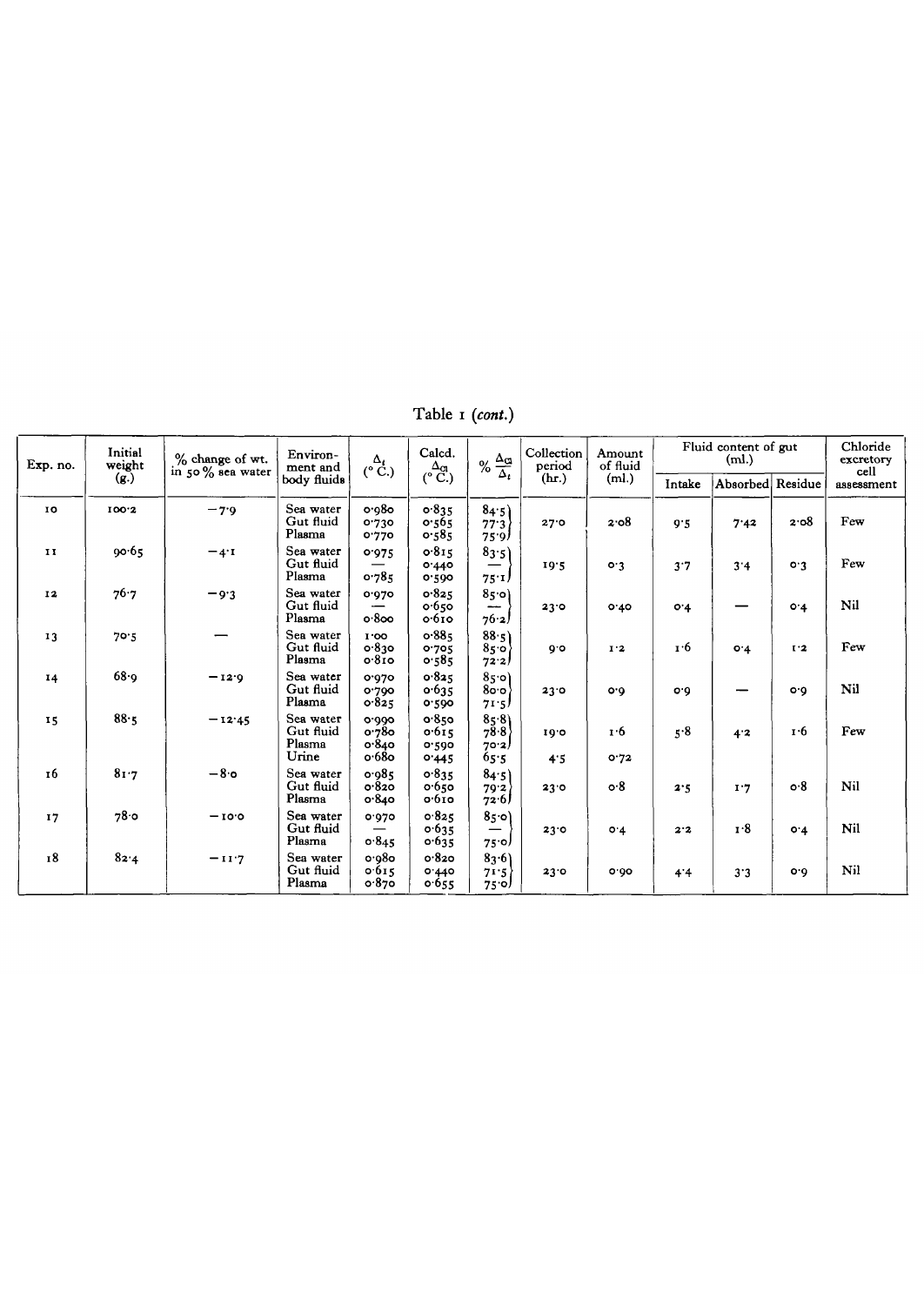The experimental results obtained for each animal are represented by a maximum number of five blocks. The first four blocks refer to various fluids, as follows: (i) (Dashes) sea water swallowed, (ii) (Broken cross-hatching) fluid absorbed from gut. (iii) (Dots) fluid remaining in gut, (iv) (Unbroken cross-hatching) blood. The value of  $5.7$  ml. of blood per 100 g. found by Welcker and quoted by Reichert & Brown (1909) has been used to calculate the blood volume of each animal from its initial weight.

In the above blocks, the areas give a direct measure of the amounts of substance involved since  $\Delta_i$  is given by total height;  $\Delta_{\text{CI}}$  is given by the height of the shaded area; ml./24 hr. is given by the width.

Block (v) is in fact a line rather than a block, whose height represents the chloride excretory cell assessment.



Fig. 1. The osmotic responses of selected fresh-run lamperns after immersion in 50 % sea water (for further explanation see text).

#### THE CRITERIA OF SUCCESSFUL OSMOREGULATION

Two factors have been taken into consideration when deciding whether an animal has been osmoregulating successfully. These are  $(1)$  the ability to keep the body weight relatively constant, and (2) the ability to maintain the plasma osmotic pressure well below that of the environment. Only four animals satisfied these conditions in the present experiments. The mean values for freezing-point depression, blood chloride and percentage change of weight from the initial weight for these animals are recorded in Table 2. Similar measurements made on other freshrun animals during an earlier series of experiments (Morris, 1956, fig. 7) are also included for comparison. These animals were immersed in  $33\%$  sea water  $(\Delta_i = \circ 660^\circ \text{ C.})$  for a minimum period of 48 hr.

As might be expected, the values for plasma freezing-point depression and chloride are somewhat lower in lamperns immersed in  $33\%$  sea water than those immersed in 50% sea water; the mean value of  $\Delta = o.572$ °C. for the plasma of these atter animals compares favourably with the value recorded by Burian (1910) for the blood of related *Petromyzon marinus* ( $\Delta = o \cdot 58^\circ$  C.) living in sea water. This suggests that the lampern may also maintain its blood close to this concentration when living in sea water. The increase of plasma osmotic pressure  $(24\%)$  brought about by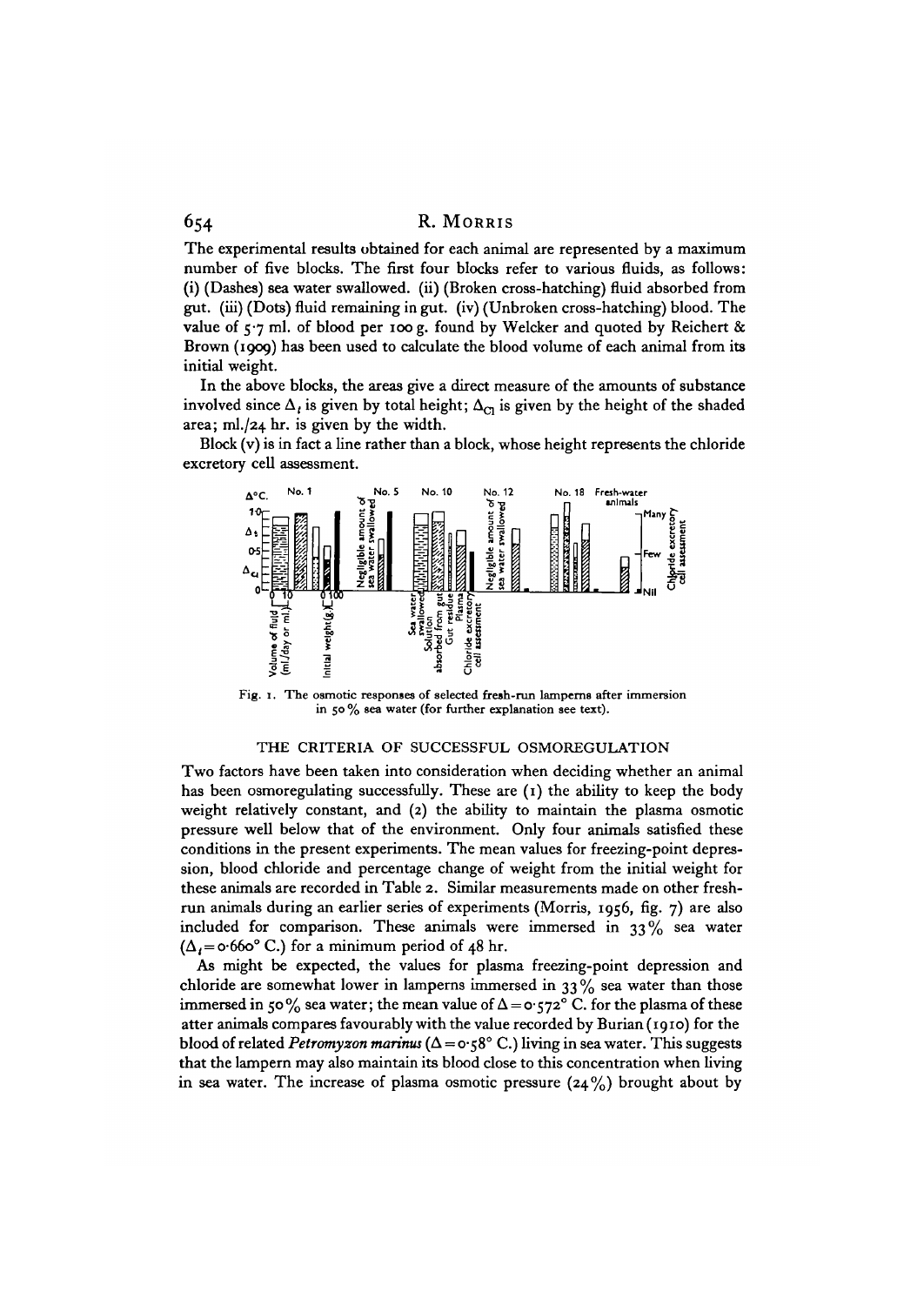Table 2. The plasma freezing-point depression  $(\Delta_i)$ , plasma chloride  $(\Delta_{C_i})$  and percentage change of *weight from initial weight of fresh-run lampems osmoregulating in various environments*

| Environment                                                 | No. of<br>observations | Plasma $\Delta_t$<br>$(^{\circ}$ C.)   | Calculated<br>plasma $\Delta_{\alpha}$<br>$(^{\circ}$ C.) | %<br>$\Delta_{\mathbb{C}^1}$<br>Δ. | change from<br>initial weight |
|-------------------------------------------------------------|------------------------|----------------------------------------|-----------------------------------------------------------|------------------------------------|-------------------------------|
| Fresh water<br>$33\%$ sea water<br>$(\Delta_t = 0.660$ °C.) | 10<br>4                | $0.456 \pm 0.006$<br>$0.547 \pm 0.011$ | $0.325 \pm 0.000$<br>$0.359 \pm 0.020$                    | 71.3<br>65.6                       | $-2.5 \pm 0.2$                |
| $50\%$ sea water<br>(Mean $\Delta_t = o.970$ °C.)           | 4                      | $0.572 \pm 0.003$                      | $0.404 \pm 0.005$                                         | ל∙ס                                | $+3.0 \pm 0.3$                |

Table 3. *Water balance in lampems osmoregulating in* 50% *sea water*

| Exp. no. | Initial<br>weight of         | Water balance<br>(change in weight)<br>minus gut residue) |                                     |                           | Water swallowed              |                                   | Residual fluid<br>in gut |                           | Calculated<br>water absorbed | $%$ of<br>swallowed<br>water |                            | Urinary output        |                            | Calculated<br>extra-renal loss |
|----------|------------------------------|-----------------------------------------------------------|-------------------------------------|---------------------------|------------------------------|-----------------------------------|--------------------------|---------------------------|------------------------------|------------------------------|----------------------------|-----------------------|----------------------------|--------------------------------|
|          | animal, g.                   | g.                                                        | $g /$ 100 $g$ ./<br>dav             | ml.                       | ml./100 $g$ ./<br>dav        | ml.                               | ml./100 $g$ ./<br>day    | ml.                       | ml./100 $g$ ./<br>day        | absorbed                     | ml.                        | ml./100 $g$ ./<br>dav | ml.                        | $ml/100 g$ .<br>dav            |
|          | 70.8<br>74.0<br>79.6<br>75.1 | $+0.75$<br>$-0.75$<br>$+0.5$<br>$+$ 0.1                   | $+1.3$<br>$-1.3$<br>+18<br>$+ 0.14$ | 8.4<br>13.2<br>6.0<br>7.6 | 14.7<br>22.1<br>20.1<br>10.5 | 2.1<br>3.0<br>$\mathbf{r}$<br>1.R | 3.7<br>57<br>k o<br>2.4  | 6.3<br>10.3<br>4.3<br>5.8 | 11.0<br>17.0<br>15.1<br>8.   | 75<br>77<br>75<br>77         | Nil<br>Nil<br>Nil<br>0.025 | –<br>__<br>0.13       | 5.55<br>10.02<br>ە -<br>50 | 9.7<br>18.3<br>13.3<br>7.83    |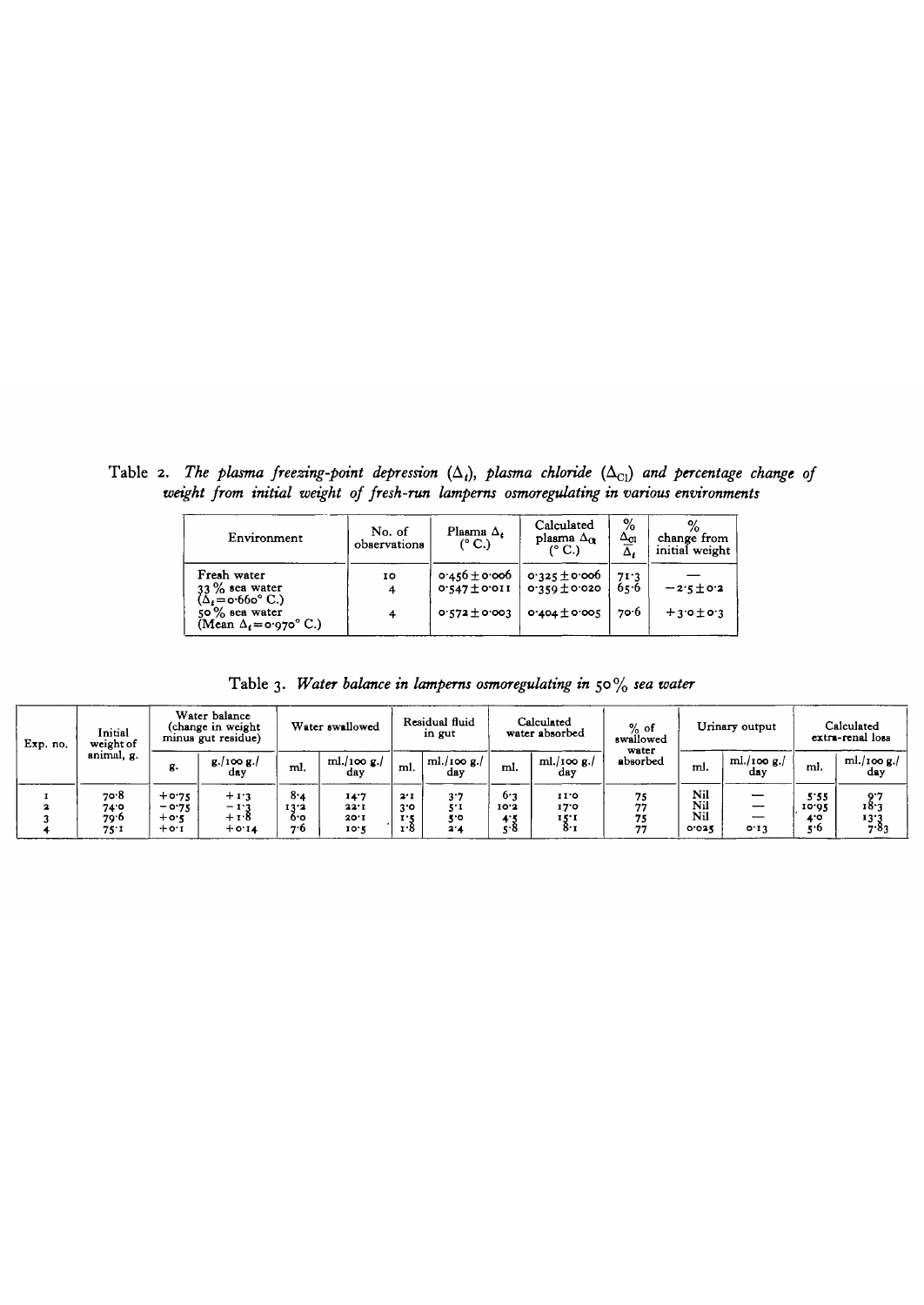transferring animals from fresh water to 50% sea water is of the same order as that recorded by Keys (1933) for the common eel (19%), when this animal is transferred from fresh water to full-strength sea water.

# THE MECHANISM OF MARINE OSMOREGULATION

#### *Water balance*

Table 3 summarizes the data relating to water balance in the four osmoregulating animals. All of these results have been calculated in the following way. During Exp. 4, the lampern (initial weight,  $75 g$ .) gained 1.9 g. over a period of 23 hr. immersion in 50% sea water. At the end of the experiment the gut contained  $\mathbf{1.8} \text{ ml}$ . of residual fluid to which most of the weight increase must be attributable. The condition of water balance at the end of the experiment must therefore have been  $+$  o $\cdot$  1 g. Measurements of the volume of residual fluid within the gut (1 $\cdot$ 8 ml.) and the relative concentration of phenol red showed that the animal had swallowed 7.6 ml. of sea water of which  $5.8$  ml. must have been absorbed. Since  $o \cdot i$  g. of this contributed to the increase of weight and o-1 ml. was excreted as urine, it follows that 56 ml. of water must have been lost by an extra-renal route, presumably by osmotic withdrawal through the permeable surface of the gills and, to a lesser extent, through the skin.

The rate of extra-renal loss of water is very much higher than that measured for the eel. The figures obtained by Smith (1930) give a loss of 6-25 ml. of water per 100 g. per day from an eel living in 100% sea water, an environment of twice the osmotic concentration of that in which the lamperns were kept. These findings confirm earlier comparisons of the relative permeabilities of the external surfaces of the two animals (Morris, 1956). In earlier experiments, as in the present ones, fresh-run lamperns showed a great deal of variability with regard to external surface permeability and, moreover, mature animals showed an increase in permeability when compared with fresh-run lamperns. It was, therefore, argued that permeability had already started to increase in fresh-run animals and that this process continued as the animals approached maturity. This possibly explains why the lampern is unable to osmoregulate in high concentrations of sea water even during the earliest stages of its spawning migration. The relatively high extra-renal loss may also account for the abnormally low urine outputs recorded for all osmoregulating animals. These values are lower than those given for marine teleosts which appear to vary between 0.2 and 0.5 ml./100 g. per day (Smith, 1930; Grafflint 1931; Pitts, 1933) and they may be taken as an indication of water shortage brought about by the abnormally high extra-renal loss.

#### *Ion balance*

Only chloride concentration and freezing-point depression were measured during the present investigation so that only anions can be considered. The data relating to anion balance are summarized in Tables  $4$  and  $5$  and they have been calculated in the following manner. Let us consider first the behaviour of chloride during Exp. 1.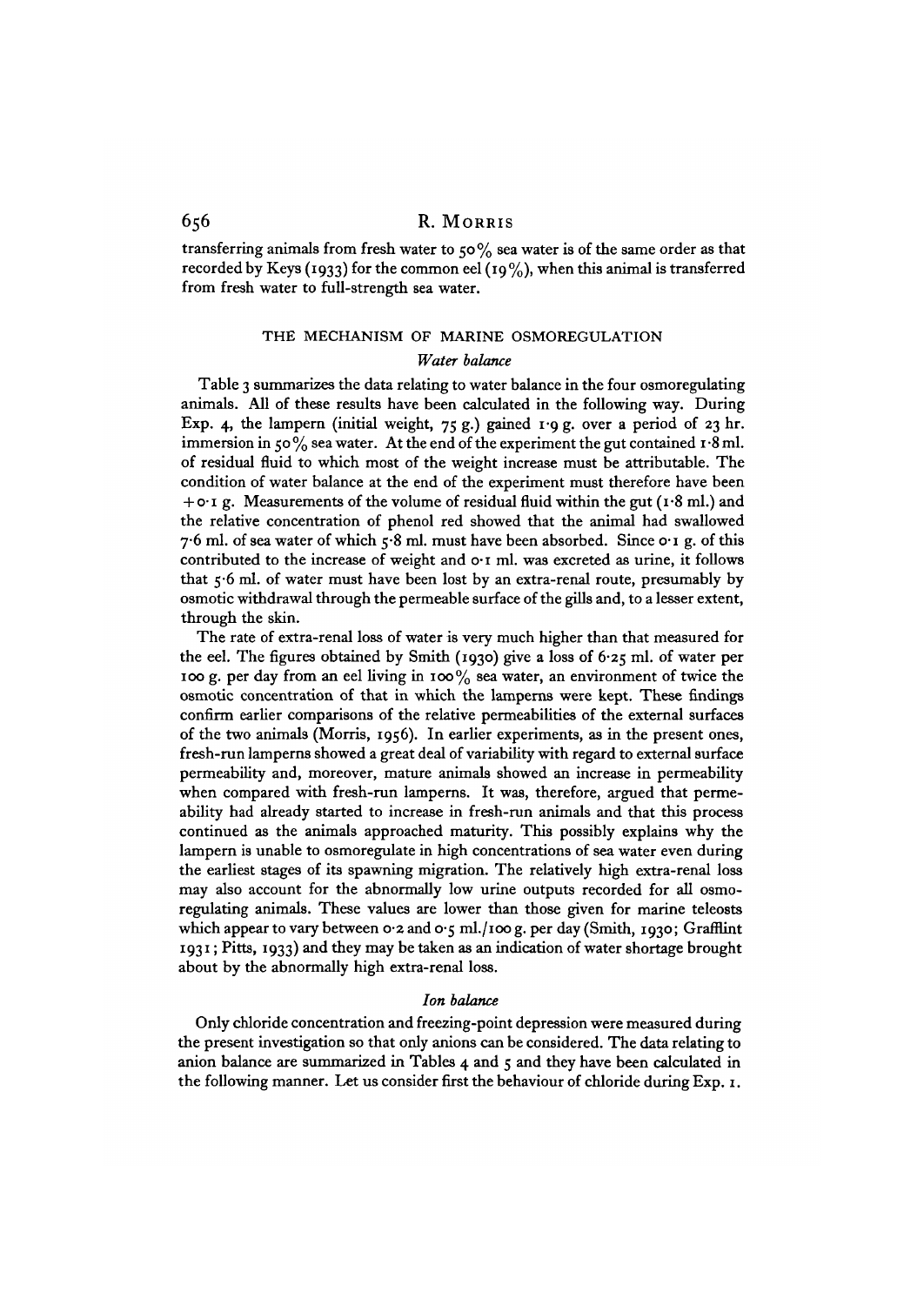Table 4. *Chloride balance in lampems osmoregulating in* 50% *sea water*

| Exp. no. | Cl swallowed                         |                              | Cl in gut residue            |                              | Calculated Cl absorbed       |                                       | $%$ of<br>swallowed<br>Cl absorbed |                                                                      | Calculated amount and<br>average concentration<br>of Cl solution absorbed | Urinary Cl        | Calculated<br>extra-renal loss of Cl |                          |  |
|----------|--------------------------------------|------------------------------|------------------------------|------------------------------|------------------------------|---------------------------------------|------------------------------------|----------------------------------------------------------------------|---------------------------------------------------------------------------|-------------------|--------------------------------------|--------------------------|--|
|          | mM.                                  | mM./100 g./day               | mM.                          | $\text{mM}$ ./100 g./day     | mM,                          | $\text{mM./100 g./day}$               |                                    | m <sub>M</sub> .                                                     | ml./100 g./day                                                            |                   | mM.                                  | $\text{mM}$ ./100 g./day |  |
|          | 2.02<br>3'15<br>$\cdots$ 50.<br>1.89 | 3.53<br>5.28<br>5.22<br>2.60 | о 26<br>0.37<br>o 18<br>0.25 | 0.45<br>4.04<br>0.59<br>0.33 | 1.76<br>2.78<br>1:38<br>1.04 | 3.08<br>$^{\circ}$ 44<br>4.63<br>2.27 | 87<br>89<br>-87                    | $6.3$ of 270<br>$10.2$ of $27I$<br>of 307 ز<br>4.5<br>$5.8$ of $283$ | $11'0$ of $270$<br>1700f27I<br>$15.1$ of $307$<br>$8.1$ of $283$          | Nil<br>Nil<br>Nil | 1.76<br>2.78<br>1.38<br>__           | 3.08<br>4.04<br>4.03     |  |

Table 5. *Balance of onions other than chloride {'A') in lampems osmoregulating in* 50% *sea water*

| Exp. no. | 'A' swallowed                |                               |                               | 'A' in gut residue                      |                              | Calculated 'A' absorbed      | $%$ of 'A'               | Calculated amount<br>and average concentration<br>of 'A' solution absorbed | Urinary 'A'                                                                       |                          |
|----------|------------------------------|-------------------------------|-------------------------------|-----------------------------------------|------------------------------|------------------------------|--------------------------|----------------------------------------------------------------------------|-----------------------------------------------------------------------------------|--------------------------|
|          | mM.                          | $\text{mM./100 g}/\text{day}$ | mM.                           | $\text{mM./100 g./day}$                 | mM.                          | $\text{mM}$ ./100 g./day     |                          | mM.                                                                        | $ml$ ./100 g./day                                                                 |                          |
|          | 0.26<br>о 62<br>0.30<br>0.32 | o 46<br>1.04<br>o.66<br>0.43  | 0.23<br>0.14<br>o o8<br>o o 6 | 0.41<br>0.33<br>o.26<br>$\mathbf{0.08}$ | 0.03<br>0.48<br>0.12<br>0.26 | 0.05<br>o 81<br>0.10<br>0.35 | $\mathbf{I}$<br>oı<br>8τ | $6.3$ of $4.7$<br>$10.3$ of $47.0$<br>4.5 of 26.6<br>$5.8$ of $43.8$       | $11.0$ of $4.7$<br>$17.0 \text{ of } 47.0$<br>$15.1$ of $26.6$<br>$8.1$ of $43.8$ | Nil<br>Nil<br>Nil<br>Nil |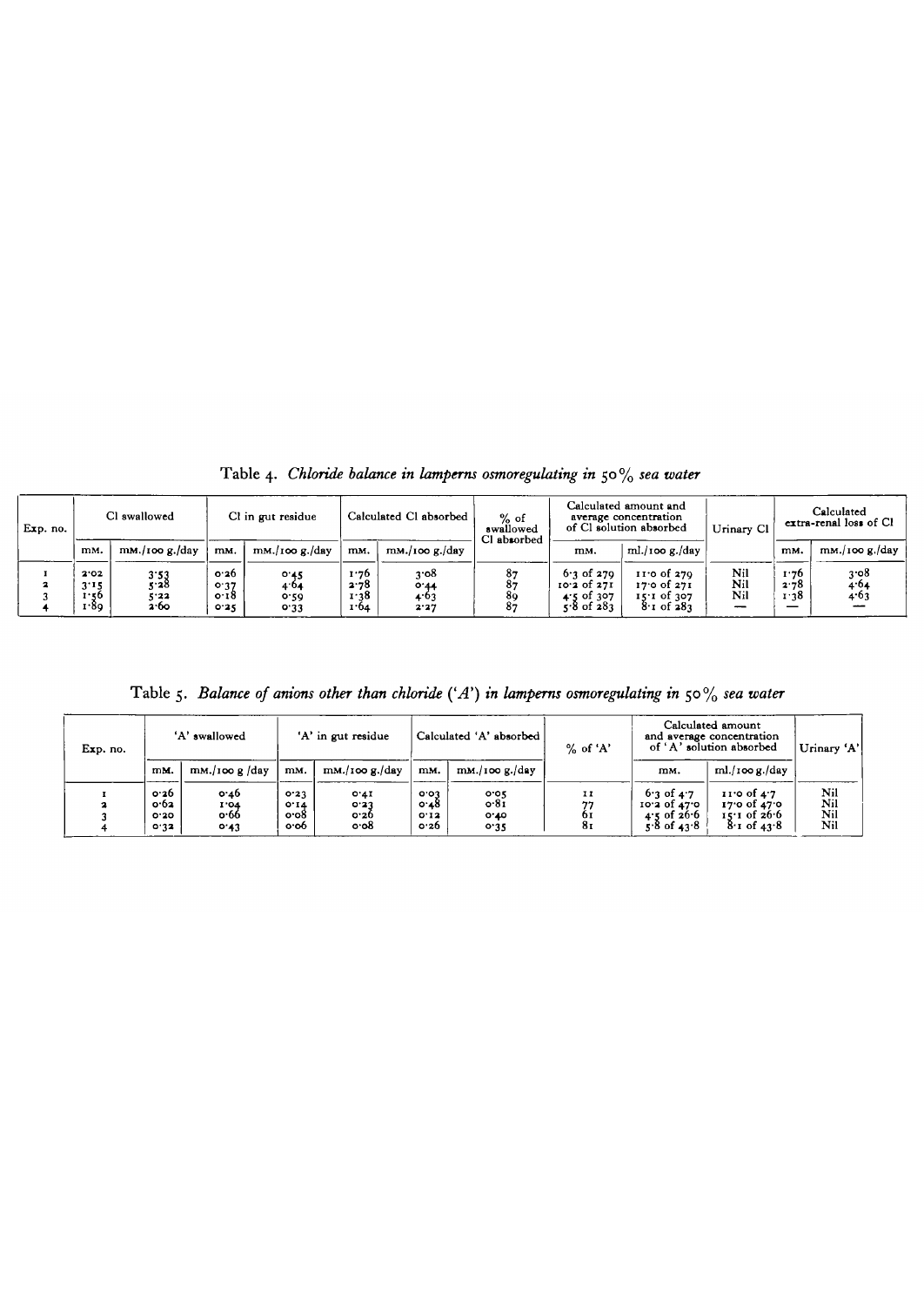The animal swallowed 8.4 ml. of sea water during immersion in  $50\%$  sea water containing 240.0 mm. Cl./l., so that  $2.02$  mm Cl were taken into the gut. At the end of the experiment the gut residue amounted to 2-1 ml. and, since this contained 121-5 mM. Cl/1., the total amount of chloride in the gut residue becomes 0-26 mM. It follows from this that the animal absorbed  $1.76$  mm. Cl and, since this was absorbed at the same time as  $6.3$  ml. of fluid, the average strength of the chloride solution taken up becomes 279 mM./l. (Fig. 1). Because of the comparatively low level of blood chloride at the end of the experiment (144-5 mM./l.) it may be assumed that most of the chloride absorbed from the gut had been actively excreted by the animal into sea water containing roughly twice as much chloride as the blood and, since this particular animal produced no measurable quantity of urine, the excretion must have taken place by an extra-renal route.

Similar considerations apply to other osmoregulating animals, although in those cases where urine was produced it has been impossible to partition the excretion into renal and extra-renal routes because urinary chloride was not measured.

There is further evidence that chloride excretion takes place extra-renally. The osmoregulating mechanism was only partially effective in one of the animals studied (Table 1, Exp. 15) and here the lampern produced sufficient urine for it to be shown that the urine remained hypotonic to the blood.  $(\Delta_{\text{plasma}} = o.840^{\circ} \text{ C}.)$  $\Delta_{\text{uring}} = \text{o-68o}^{\circ} \text{ C}$ .). The urinary chloride (130 mM./l.) was also maintained at a lower level than that of the blood  $(173.5 \text{ mm.})$  although the lampern was in obvious osmotic difficulties. This may be taken as an indication that the lampern kidney is similar to the kidneys of other lower vertebrates (Smith, 1932) and is unable to produce a hypertonic urine and conserve water in this way. The kidney is presumably orientated toward a fresh-water existence and thus continues to take up ions in spite of changed osmotic circumstances.

It is also possible to calculate the balance of non-chloride anions from the data available (Table 5 and Fig. 1, non-shaded areas). In sea water and the residual fluid of the gut these anions are presumed to consist mainly of sulphate, together with a little bicarbonate. The following method of calculation has been employed, using Exp. 1 again as an example. The freezing-point depression of 50% sea water in this case is equivalent to a total ionic concentration of  $271$  mm. NaCl/l. and, since the animal swallowed 8-4 ml. of sea water, this volume contained the equivalent of 2-28 mM. NaCl in total. 2-02 mM. of the anions are known to be chloride, so that the quantity of non-chloride anion swallowed was equivalent to 0-26 mM. NaCl. The same method of calculation can be applied to the gut residue (2.1 ml.:  $\Delta = o.795$ °C.) and here the non-chloride anion amounts to  $o·23$  mm. NaCl. The animal must therefore have absorbed 0.03 mm. of non-chloride anion, which represents about 11% of the quantity originally swallowed by the animal. Since the non-chloride anion was absorbed with 6.3 ml. of fluid, the average concentration of fluid absorbed is equivalent to  $4.7$  mm. NaCl.

The general pattern of the various factors involved during absorption from the gut can be seen by reference to Fig. 1 and Table 1. Considering chloride first, it is noticeable that in osmoregulating animals the concentration of chloride in the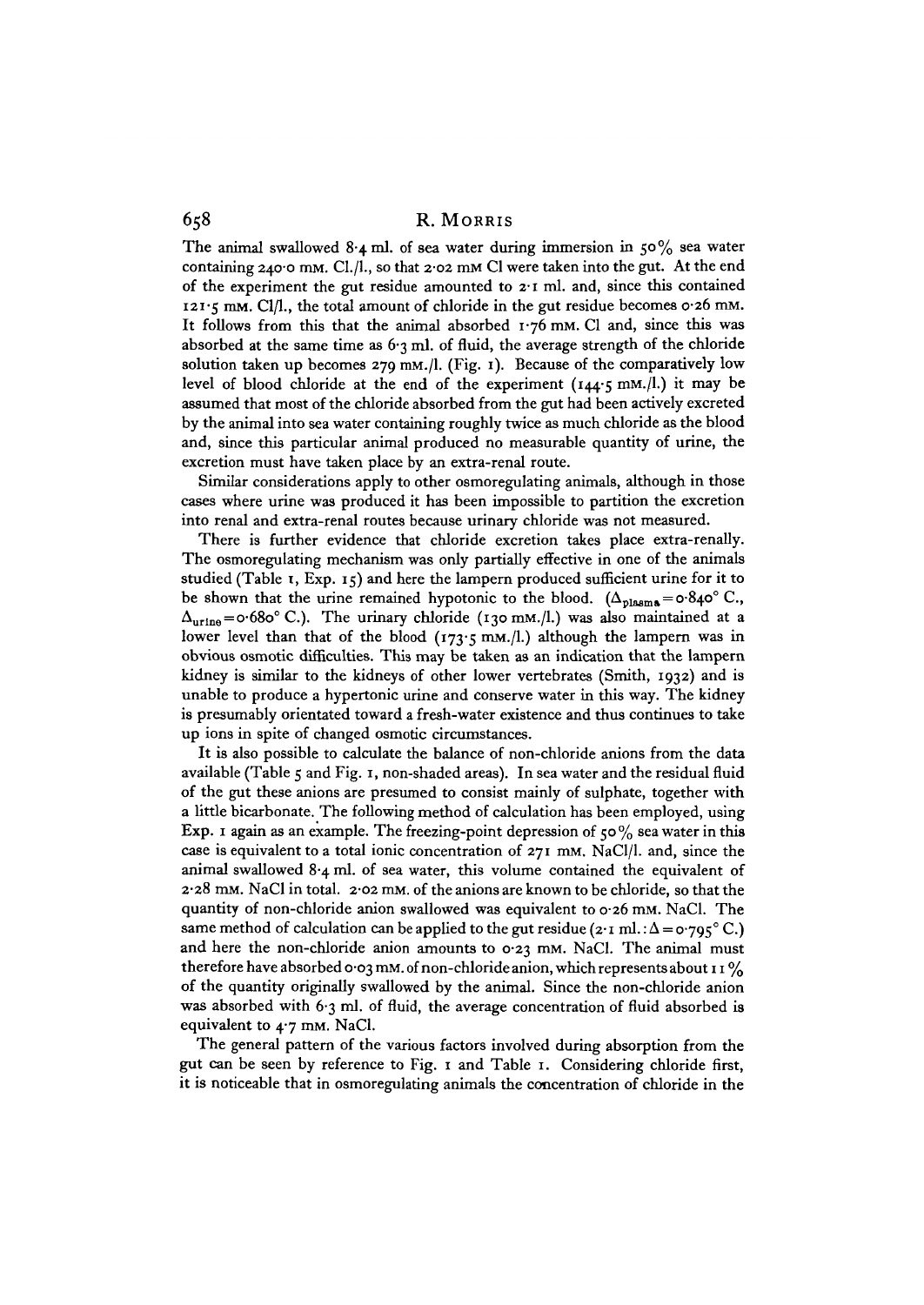gut residue never drops below that of the blood. This suggests that the chloride ion enters the body fluids by a process of physical diffusion and, because the average concentration of chloride absorbed is somewhat higher than that of sea water which is swallowed, the chloride must enter faster than the water which accompanies it. Absorption of non-chloride fraction of the swallowed sea water could also be explained in the same way, since the inorganic anions (mainly sulphate) contributing to this fraction of the gut residue are certain to be in greater concentration than in the blood, which contains a relatively high proportion of organic materials acting as anions (Robertson, 1954). The rate of entry of non-chloride anion, however, varies between different individuals (Tables 1, 4). In Exp. 1 it enters at a much slower rate than either chloride or water and hence accumulates in the gut. The conditions in Exps. 3 and 2 are similar, although the rate of entry is much faster in these animals. In the last of the osmoregulating animals (Exp. 4) the concentration of non-chloride anion in the gut residue  $(\Delta_{\mathcal{A}} = o.120^{\circ} \text{ C.})$  is less than that of the swallowed sea water and must therefore enter faster than the water absorbed at the same time. If, as seems likely, the processes of anionic absorption in the lampern gut are brought about by diffusion, then it may be assumed that these substances are either exchanged for other anions, or that cations accompany them. Judging from Smith's work (1930) on marine teleosts the latter process seems much more likely, since in these creatures monovalent ions (Na+ and Cl-) are absorbed preferentially, thus leaving the divalent ions  $(Ca^{2+}, Mg^{2+}$  and  $SO_4^{\ 2-})$  behind. The data presented for Exp. 1 suggest that a similar process takes place in the lampern and, since other animals show an increasing tendency to take up divalent anions, it may be that gut permeability becomes altered in some way during the migration.

The fate of the divalent ions taken up by these animals is uncertain. It is unlikely that they remain in the blood stream because the proportion of chloride to total ions remains almost the same in animals osmoregulating in 50 % sea water as in fresh-run animals taken from fresh water (Table 2). It therefore follows that the proportion of non-chloride anions must also remain at the same level and, because these substances are continually entering the blood from the gut, they must be excreted in some way. Of the two possible pathways available for excretion, the renal route seems more likely than the extra-renal one because of the evidence derived from teleost material (Smith, 1930). In these animals,  $Ca^{2+}$ , Mg<sup>2+</sup> and SO<sub>4</sub><sup>2-</sup> ions which are taken up from the gut appear to be excreted in the urine. In the present experiments the quantity of urine produced was negligible, so that the non-chloride anions must either have been removed by the kidney and stored in any urine which may have been produced or they may have been extra-renally excreted.

## THE BREAKDOWN OF MARINE OSMOREGULATION

An examination of Table 1 and Fig. 1 shows that the marine osmoregulatory powers of many fresh-run lamperns were failing. This failure can be attributed to changes in three of the main components of the marine osmoregulatory mechanism. The first two factors to be considered mainly affect the water balance of the animals.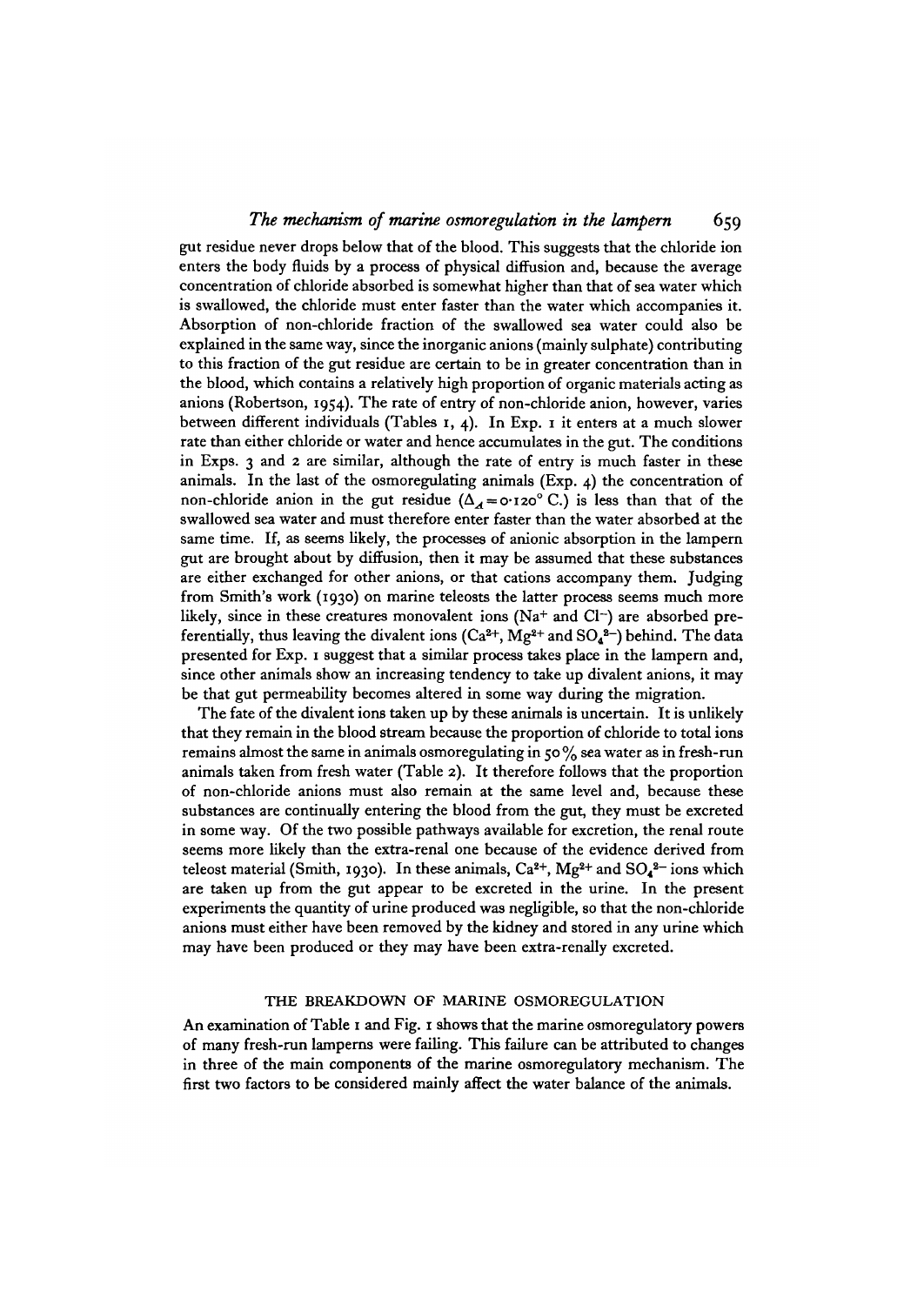#### *Increase of the water permeability of the external surfaces*

It has been argued already that an increase of water permeability may have taken place in animals which were found to be capable of osmoregulating in  $50\%$  sea water, and that this factor may be responsible in part for the breakdown of marine osmoregulation. Unfortunately, it has not been possible to assess water permeability in non-osmoregulating animals, so that this variable has had to be neglected in the analysis which follows.

#### *The decrease in swallowing capacity*

The problem of comparing the osmoregulatory ability of non-osmoregulating animals in terms of plasma freezing-point depression is complicated by unavoidable variations in the concentration of the external environment (Table 1). In osmoregulating animals it has been shown that an increase of environmental osmotic pressure from 33% sea water ( $\Delta_t = o.660^\circ$  C.) to 50% sea water (mean  $\Delta_t = o.970^\circ$  C.) brings about an increase of plasma freezing-point depression of  $\sigma$  0.25° C. (Table 2). It thus seems that animals which are osmoregulating or partially osmoregulating are unlikely to be affected significantly by small variations in the external environment. In the series of animals showing lower plasma freezing-point depressions, small variations in sea-water concentration might be expected to have progressively more significant effects on plasma freezing-point depression as the animals become less independent of their environment. Even in the worst of these cases, however, the variation of the plasma must always be less than that of the environment, because the animals never reach isotonicity during the period of the experiments. For these reasons, variations in the concentration of the external environment have been neglected and osmoregulatory ability has been assumed to be directly related to plasma freezing-point depression.

The relationship between swallowing capacity and osmoregulatory ability (Fig. 2) is a complex one, because the plasma osmotic pressure also varies with the amount of extra-renal excretion which takes place at the same time. It is, therefore, only possible to consider the relationship in those cases where the extra-renal excretory powers can be assessed, that is, in those animals in which the number of chloride excretory cells could be classed either as 'many' or as 'absent'. In those animals containing the maximum number of excretory cells (Fig. 2, black triangles), the osmoregulatory ability decreases as the rate of swallowing decreases, and in osmoregulating animals the differences in swallowing rates are an expression of the effect of the differing water permeabilities of their external surfaces (Table 3). The animals without chloride excretory cells (open circles) show an increase in plasma osmotic pressure with an increased rate of swallowing. The explanation of this relationship is probably that the gut, being permeable to ions, allows these substances to enter the blood stream and, since the extra-renal excretory mechanism is lacking, the plasma osmotic pressure rises in proportion to the amount of water swallowed.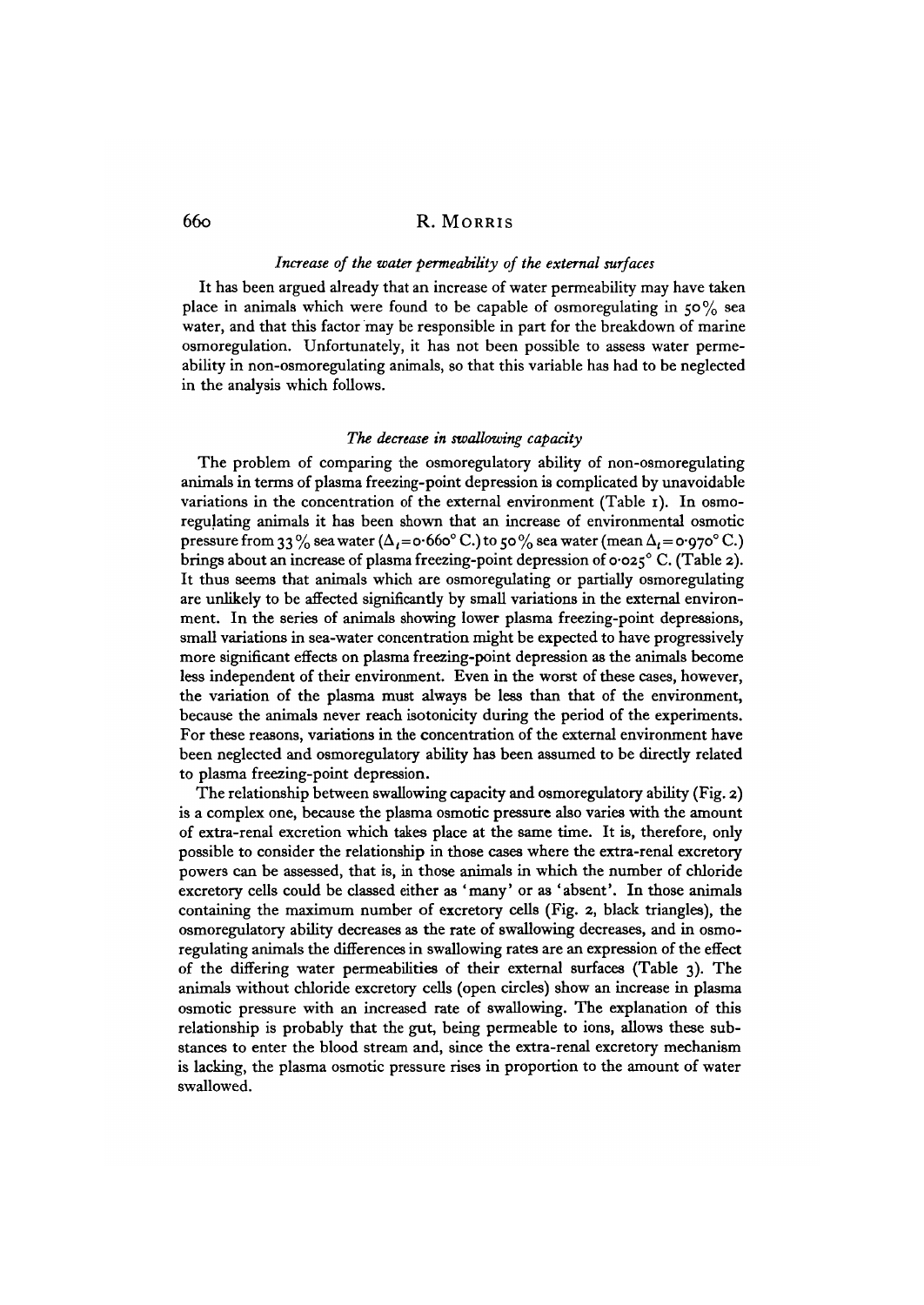Although the cause of the reduction of swallowing capacity is uncertain, it is thought to be connected with degeneration of the alimentary tract. It is well known that in both the lampern and the sea lamprey the gut starts to atrophy when the animal commences its spawning migration (Keibel, 1927; Applegate, 1950). During the present studies, measurements of the gut diameter of maturing animals (March and April) showed that there was a great deal of variation in the pancreatic region, from almost complete closure ( $o$ -3 mm.) to maximum diameters of  $2.3$  mm. Some



**Fig. 2. The relationship between swallowing capacity, chloride excretory cell assessment and plasma freezing-point depression (A) in fresh-run lampems immersed in 50% sea water. Chloride** excretory cell assessment: ▲, many; ●, few; △, very few; ○, nil.

of these animals still swallowed a little sea water when immersed in 50% sea water, but there was only a weak correlation between cross-sectional area of the gut and swallowing capacity. This could have been due to the difficulties of assessing the cross-sectional area of the gut which, in these experiments, was only calculated approximately from the maximum and minimum diameters of the gut at its narrowest point, assuming an ellipsoid cross-section.

#### *Decrease in extra-renal excretion*

If those animals are considered which do not swallow sea water (Fig. 2), there appears to be a relationship between chloride excretory cell assessment and osmoregulatory capacity of the type which might be expected if extra-renal excretion was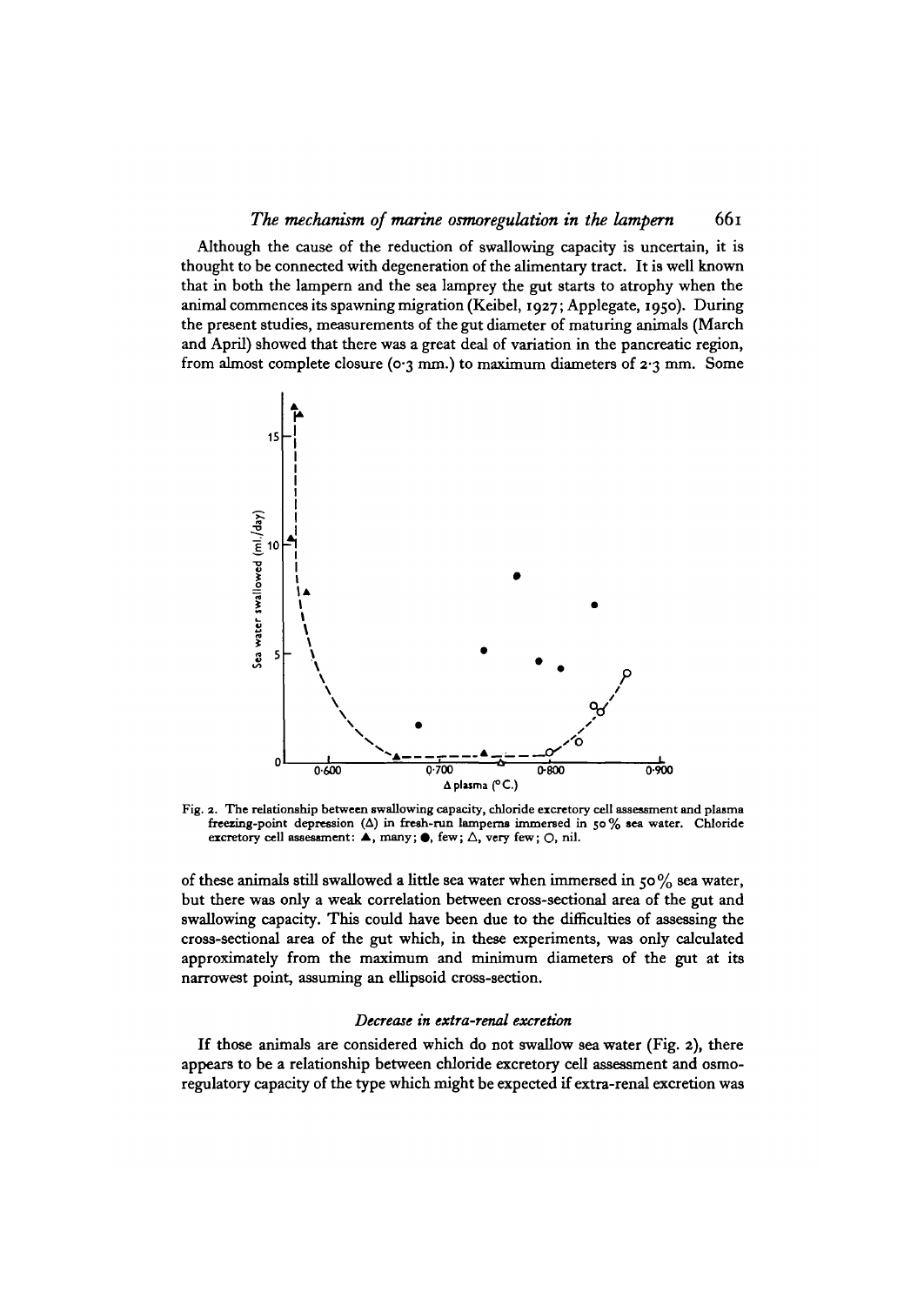diminishing in some individuals. The pattern of behaviour of the animals containing ' few' excretory cells (black circles) is much more difficult to interpret, because these show the widest spread of variation in numbers of excretory cells, in osmotic response and in swallowing capacity. On the whole, however, they appear to support the general conclusions that a reduction in swallowing rate and/or a decrease in chloride excretory cell numbers results in a loss of osmoregulatory capacity.

#### DISCUSSION

Considered within the limits set by the present analysis, the marine mechanism of osmoregulation in the lamperns appears to be strikingly similar to that employed by marine teleosts (Smith, 1930; Keys, 1931a, 1931b, 1933). In these animals, the water and salts from swallowed sea water are absorbed selectively from a region of high concentration within the gut to one of lower concentration in the blood. Monovalent ions are absorbed faster than water and the divalent ions which remain in the gut are eliminated in the rectal fluid. Almost all of the excess monovalent ions are excreted extra-renally by tissues located in the gills which are capable of performing osmotic work, whilst the excess divalent ions which are absorbed are excreted in the scanty, but hypotonic urine. The end result of these processes is the continuous replacement of body water which is lost as a consequence of both the osmotic situation and the formation of urine. Apart from the renal elimination of divalent ions, where doubt remains because of the difficulties of analysis, the mechanism in the osmoregulating lamperns appears to follow the same pattern. The main point of difference between the lampern and the marine teleosts seems to be that the external surfaces of the former are very much more permeable to water. There may be at least two reasons why water permeability is very high in fresh-run lamperns. Bahr (1952) has shown that even newly metamorphosed and sexually immature adult lamperns begin to suffer in concentrations above  $65\%$  sea water and this, together with field observations, has led him to believe that the majority of adult lamperns spend their life in the reduced salinity found in estuarine waters. There is therefore little reason to expect most lamperns to develop the high resistance to osmotic loss which is so evident in marine teleosts. In addition to this, there is also evidence that the water permeability of the lampern changes during the course of its spawning migration. A comparison of the weight changes of freshrun and maturing lamperns during the early stages of experiments involving immersion in dilute sea water, indicates that the water permeability of the external surfaces increases as the animals mature (Morris, 1956). This corresponds with the observation of Hardisty (1956), that mature animals show an increase in water content. Earlier work (Morris, 1956) also stressed the variability in water permeability in fresh-run animals and this is certainly borne out by the variable nature of extra-renal loss of water in the present experiments (Table 2). This variation may be the result of increased water permeability which would be expected to take place at different rates in some individuals at the beginning of the spawning migration. The low urine output recorded for osmoregulating animals indicates that they are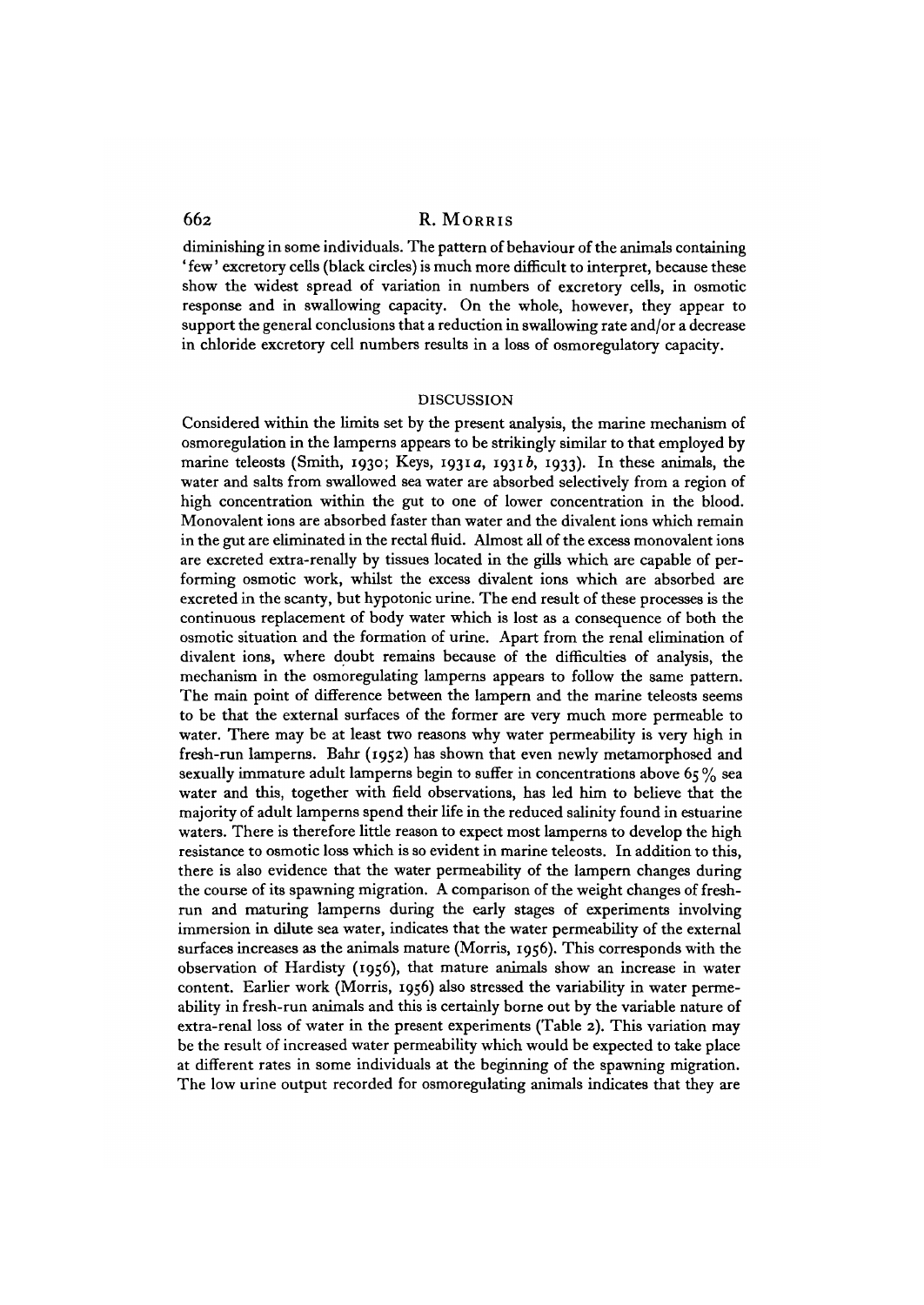suffering from water shortage and this also tends to support the view that the external surfaces have increased their permeability to water.

The observations on non-osmoregulating animals also confirm that the mechanism is teleost-like, since they give the opportunity of studying the effects of removal of parts of the mechanism without having to interfere with the animals surgically. Animals which have lost either the swallowing mechanism or the extra-renal excretory mechanism behave in ways which might be expected from a knowledge of the complete mechanism and thus confirm the osmoregulatory function of these processes. The relationship between osmoregulating ability and chloride excretory cell assessment is particularly important in view of the doubts expressed by Bevelander (1935, 1936) and Krogh (1939) concerning the excretory function of these cells. The present studies, together with those of Keys & Willmer (1932), Keys (1931a, 1931b), Copeland (1948), Liu (1942, 1944), Getman (1950) and Morris (1957), establish beyond reasonable doubt the excretory function of these structures in both the lampern and in marine teleosts.

Homer Smith has argued that the teleosts owe their peculiar marine osmoregulatory mechanism to their fresh-water ancestry. According to the view of Marshall & Smith (1930), the vertebrate kidney was developed originally as a means of dealing with the osmotic intake of water from this environment and, in consequence, its function was orientated toward water excretion and ion retention. When the teleosts invaded the seas, little change took place in kidney function initially in order to cope with changed osmotic circumstances, and the animals continued to produce a urine which was hypotonic to their blood, although diminished in quantity and augmented in ion content. This was made possible by the development of the swallowing habit combined with the extra-renal excretory mechanism described above (Smith, 1932, 1953). The ideas of Marshall and of Smith on the fresh-water origin of the vertebrate kidney have been questioned recently by Robertson (1954, 1957). Robertson finds that the earliest vertebrates were marine and argues for a marine origin of the glomerulus, since glomerular development does not appear to be proportional to the osmotic gradient in groups other than the Osteichthyes. These views do not, however, appear to conflict with Smith's hypothesis concerning the marine osmoregulating mechanism of the teleosts and there seems little doubt about the fresh-water origin of this group. Because of the remote relationship between lampreys and teleosts, the development of similar marine osmoregulatory mechanisms must have taken place independently and this could be attributed to parallel evolution brought about by similar osmotic circumstances during the past history of the two groups. It thus seems probable that the lampreys also developed in fresh water—a view which is strengthened by a consideration of their life history and migratory habits.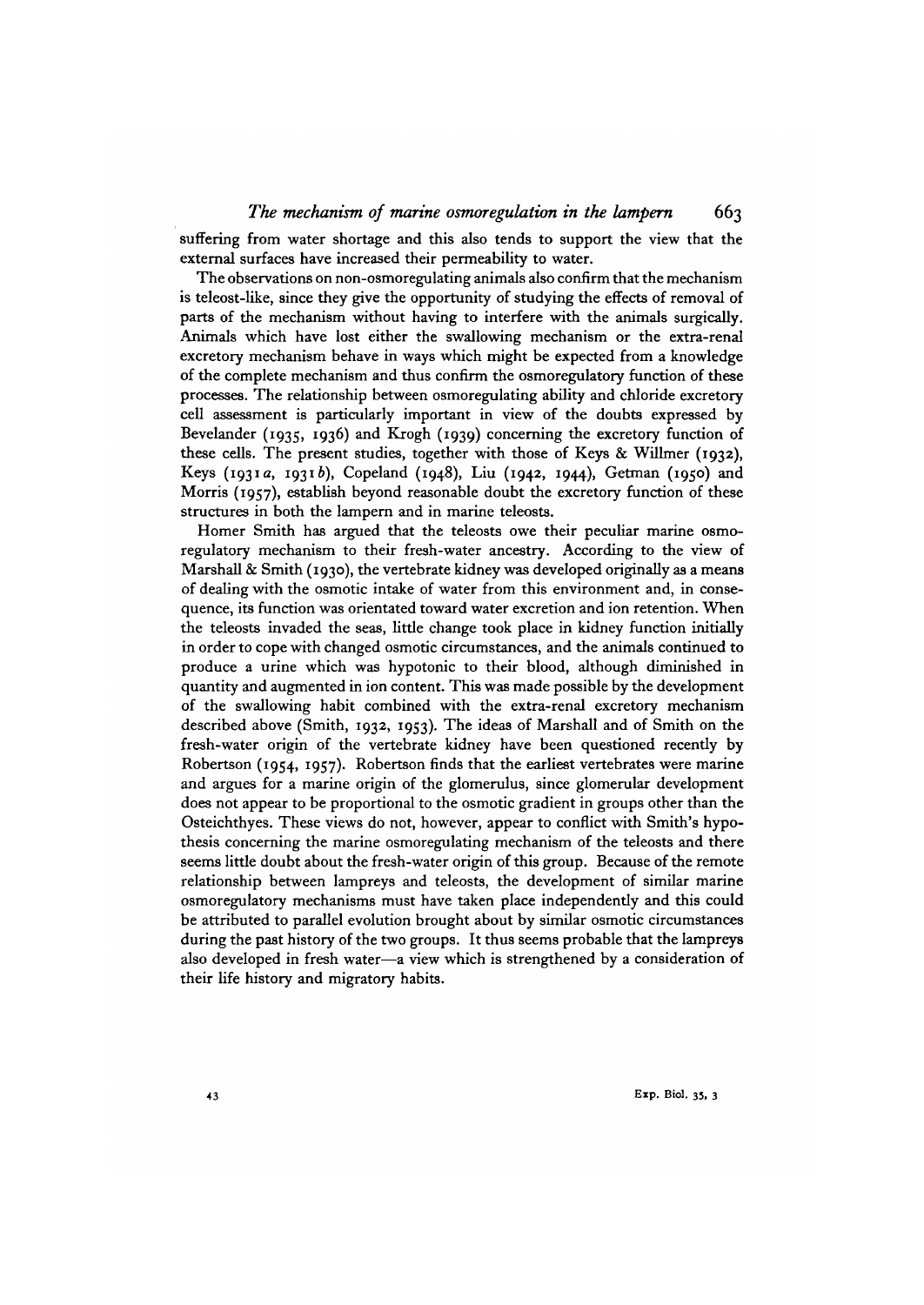#### SUMMARY

1. Some fresh-run lamperns can osmoregulate in 50% sea water ( $\Delta = o.970$ °C.), where they can maintain plasma freezing-point depressions of about  $\sigma$ -57° C.

2. An analysis of the mechanism of osmoregulation in these animals shows that it is similar in many respects to that employed by marine teleosts. The lampern swallows sea water and absorbs a solution containing a high proportion of monovalent ions into its blood. It has been calculated that chloride is excreted by an extra-renal route, presumably by means of chloride excretory cells which have been discovered in the gills. The rate of extra-renal loss of water is high and the urine output is negligible.

3. Many fresh-run animals are unable to osmoregulate. In some cases the capacity to swallow sea water becomes reduced, whilst in others the number of chloride excretory cells is diminished—an indication that the extra-renal excretory mechanism is failing. Both of these mechanisms regress simultaneously in some animals.

I should like to thank Prof. E. J. W. Barrington for his valuable advice and criticism throughout the investigation.

#### **REFERENCES**

- 
- APPLEGATE, V. C. (1950). Natural history of the sea lamprey, *Petromyzon marinus*, in Michigan.<br>United States Department of the Interior Special Scientific Report—Fisheries no. 55.<br>BAHR, K. (1952). Beitrage zur Biologie de

BAKER, J. (1945). *Cytological technique*. Methuen Monographs on Biological Subjects. London:<br>Methuen and Co. Ltd.

BARRINGTON, E. J. W. (1944). The supposed pancreatic organs of *Petromyzon fluviatilis* and *Myxine* glutinosa. Quart. J. Micr. Sci. 85, 391.

BBVELANDER, G. (1935). A comparative study of the branchial epithelium in fish, with special The reference to extra-renal excretion. *J. Morph.* 57, 335.<br>BEVELANDER, G. (1936). Branchial glands in fishes. *J. Morph.* 59, 335.<br>BURIAN, R. (1910). Funktion der Nierenglomeruli und Ultrafiltration. *Pflüg. Arch. ges. P* 

741.<br>COPELAND, D. E. (1948). The cytology of the secretory cells of Fundulus. J. Morph. 82, 201.

GETMAN, H. C. (1950). Adaptive changes in the chloride cells of Anguilla rostrata. Biol. Bull., Woods Hole, 99, 439.

GRAFFLIN, H. L. (1931). Urine flow and diuresis in marine teleosts. Amer. J. Physiol. 47, 602.<br>HARDISTY, M. W. (1956). Some aspects of osmotic regulation in lampreys. J. Exp. Biol. 33, 431.<br>KEIBEL, F. (1927). Zur Entwicklu

membrane *in situ. Z. vergl. Physiol.* 15, 352. KEYS, A. (19316). Chloride and water secretion and absorption by the gills of the eel. *Z. vergl.*

*HEYS, A.* (1933). The mechanism of adaptation to varying salinity in the common eel and the general problem of osmotic regulation in fishes. *Proc. Roy. Soc.* B, 112, 184.

KEYS, A. B. & WILLMER, E. N. (1932). 'Chloride secreting cells' in the gills of fishes, with special reference to the common eel. J. Physiol. 76, 368.

Квосн, A. (1939). Osmotic Regulation in Aquatic Animals. Cambridge University Press.<br>LIU, C. K. (1942). Osmotic regulation and 'chloride secretory cells' in the Paradise fish, Macropodus *operations. Sinensia,* 13, 15.